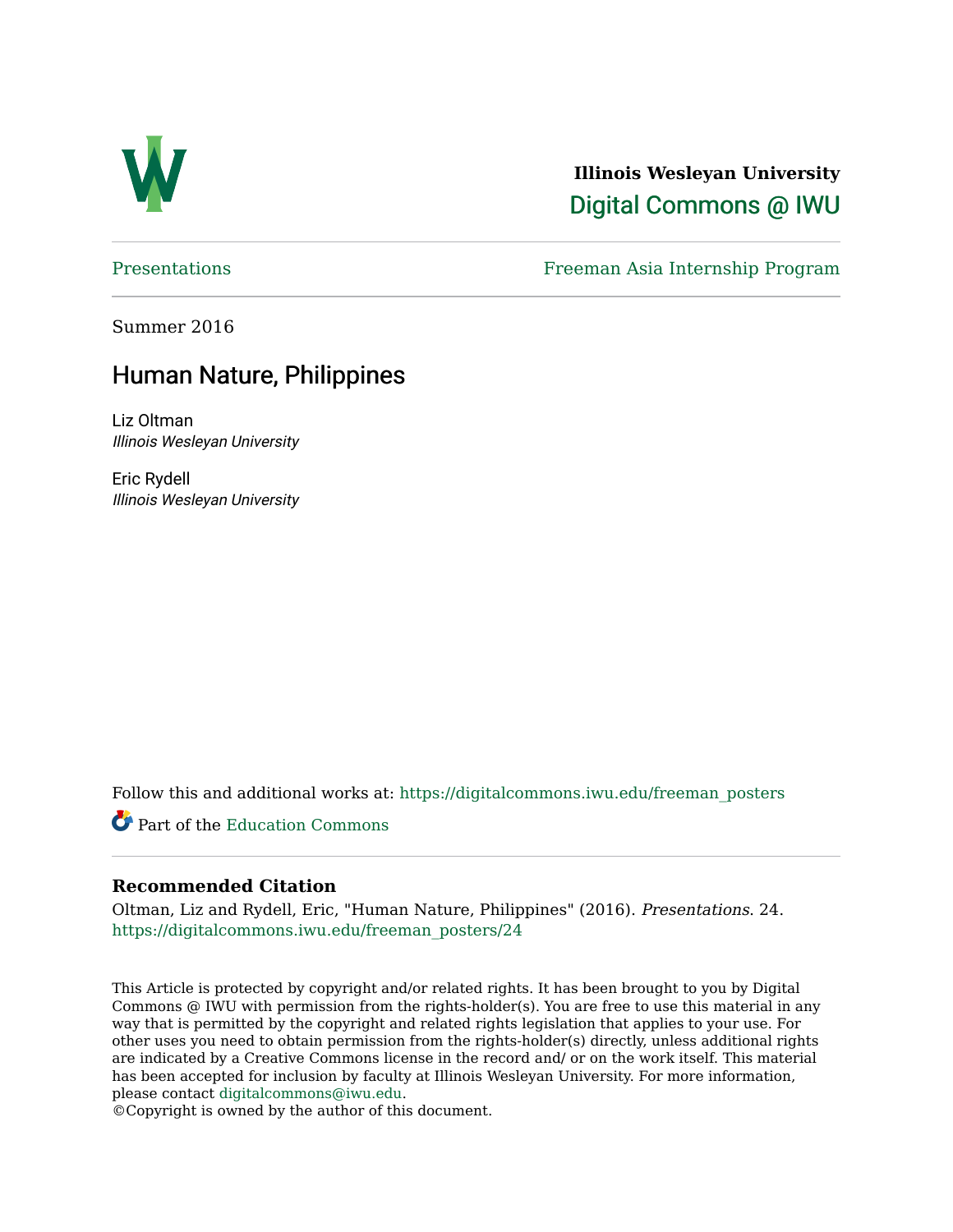# human **O**nature

Liz Oltman & Eric Rydell

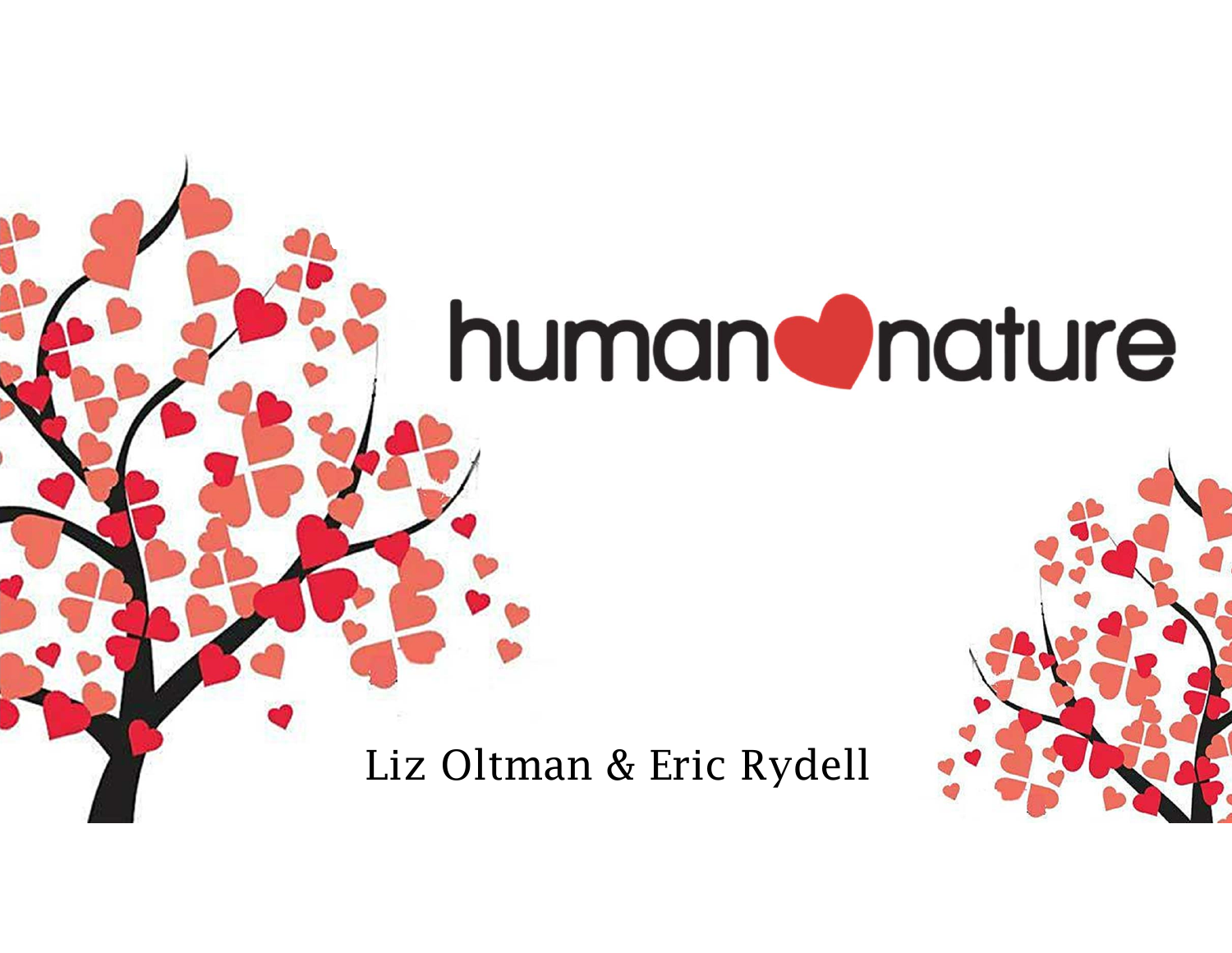## **HumanNature**

#### What is a Social Enterprise?



Pro-Philippines • Pro-Poor • Pro-Environment

Umon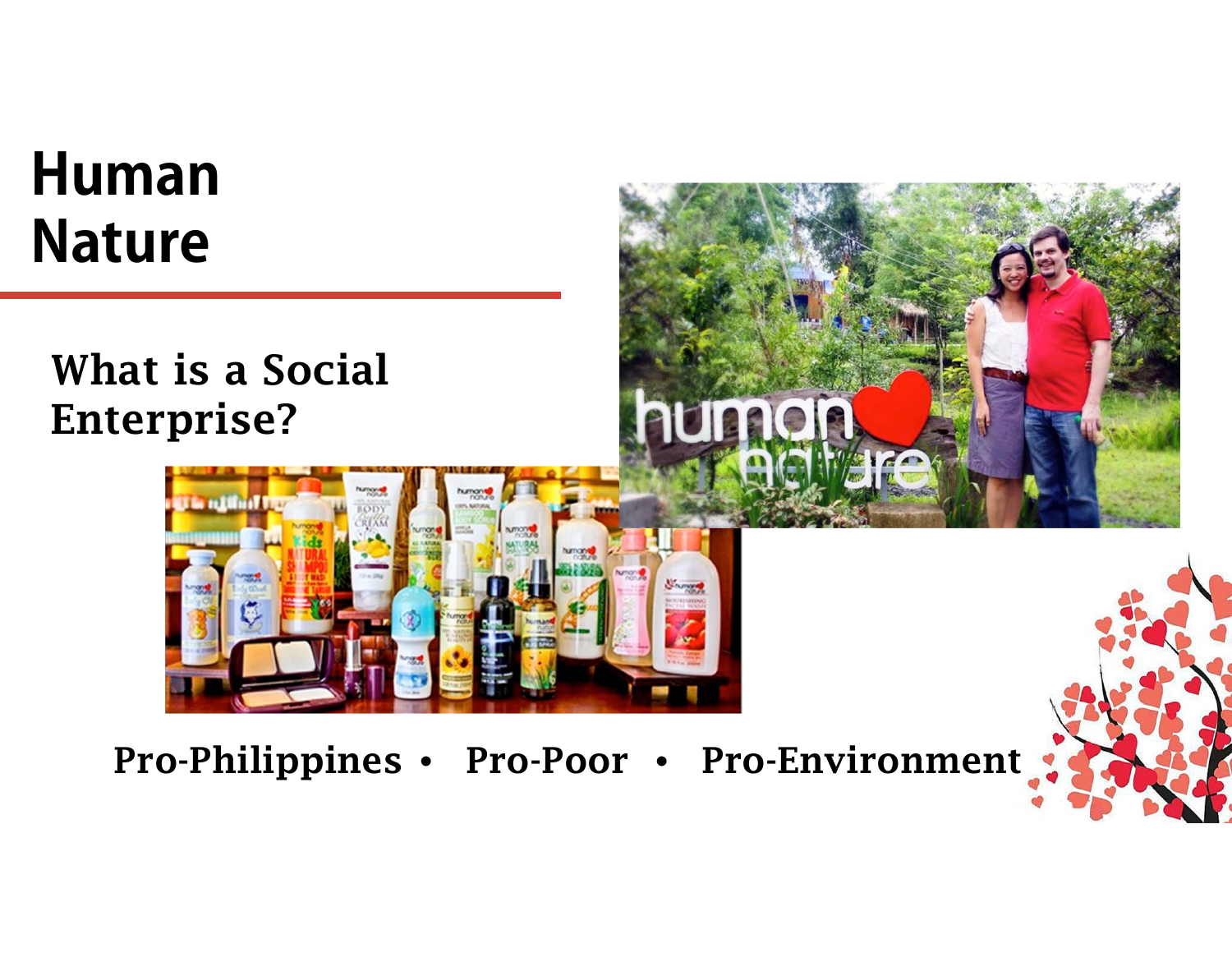# **Social Enterprise Development**

#### What is it?Why have it?

#### My Experiences

- Super Goods
- Social Enterprise Guild
- Consumer Value Survey